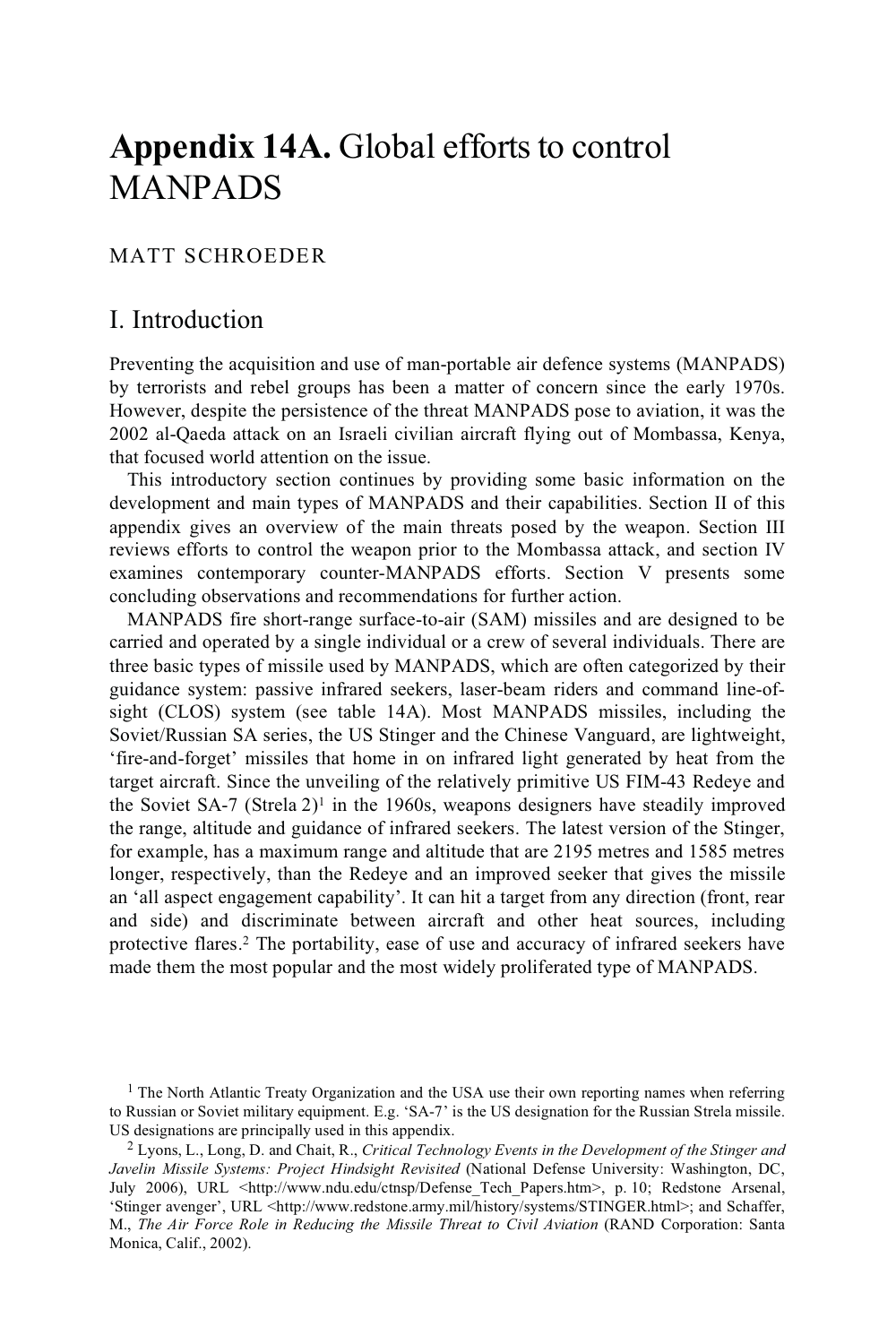|                       |                     |                       |               | Derivatives, copies and<br>licensed production          |                                                                                                        |
|-----------------------|---------------------|-----------------------|---------------|---------------------------------------------------------|--------------------------------------------------------------------------------------------------------|
|                       | Country Designation | Guidance system       | Range $(m)^a$ | Country                                                 | Designation                                                                                            |
| China                 | $HN-5^b$            | IR homing             | 4 4 0 0       | Pakistan<br>N. Korea                                    | Anza<br>$\ddot{\phantom{0}}$                                                                           |
|                       | QW-1/Vanguard       | IR homing             | 5 0 0 0       | Pakistan<br>Iran                                        | Anza-2<br>Misagh-1                                                                                     |
|                       | $QW-2$              | IR homing             | 6 000         |                                                         |                                                                                                        |
|                       | $FN-6$              | IR homing             | 5 5 0 0       |                                                         |                                                                                                        |
| France                | Mistral             | IR homing             | 6 0 0 0       |                                                         |                                                                                                        |
| Japan                 | Type-91 Kin-sam     | IR homing             | 5 0 0 0       |                                                         |                                                                                                        |
| Poland                | Grom-2              | IR homing             | 5 200         |                                                         |                                                                                                        |
| S. Korea Chiron       |                     | IR homing             | 7 0 0 0       |                                                         |                                                                                                        |
| Russia/<br><b>CIS</b> | SA-7 (Strela-2)     | IR homing             | 4 4 0 0       | China<br>Egypt<br>Romania<br>Serbia                     | $HN-5$<br>Ayn-al-Saqr<br>$CA-94M$<br>$\ddot{\phantom{0}}$                                              |
|                       | SA-14 (Strela-3)    | IR homing             | 5 500         | Bulgaria<br>N. Korea                                    | $\ddot{\phantom{0}}$<br>$\ddot{\phantom{0}}$                                                           |
|                       | SA-18 (Igla)        | IR homing             | 5 200         |                                                         |                                                                                                        |
|                       | SA-16 (Igla-1)      | IR homing             | 5 200         | Bulgaria<br>N. Korea<br>Poland<br>Singapore<br>Viet Nam | $\ddot{\phantom{0}}$<br>$\ddot{\phantom{0}}$<br>Grom-1<br>$\ddot{\phantom{0}}$<br>$\ddot{\phantom{0}}$ |
| Sweden                | <b>RBS-70</b>       | Laser-beam riding     | 7 0 0 0       | Pakistan                                                | <b>RBS-70</b>                                                                                          |
|                       | <b>Bolide</b>       | Laser-beam riding     | 8 0 0 0       |                                                         |                                                                                                        |
| UK                    | Blowpipe            | Command line of sight | 4 0 0 0       |                                                         |                                                                                                        |
|                       | Javelin             | Command line of sight | 5 5 0 0       |                                                         |                                                                                                        |
|                       | <b>Starburst</b>    | Laser-beam riding     | 6 0 0 0       |                                                         |                                                                                                        |
|                       | Starstreak          | Laser-beam riding     | 7 0 0 0       |                                                         |                                                                                                        |
| USA                   | FIM-43 Redeye       | IR homing             | 4 500         |                                                         |                                                                                                        |
|                       | FIM-92 Stinger      | IR/UV homing          | 8 0 0 0       | Europe<br>Switzerland                                   | Fliegerfaust-2                                                                                         |
|                       |                     |                       |               | N. Korea                                                | Illegal copy                                                                                           |

#### **Table 14A.1.** MANPADS-producing countries and basic weapon specifications

 $IR = Infra-red homing; UV = ultra violet; CIS = Commonwealth of Independent States;$ 

*<sup>a</sup>* The range given is the maximum range. The effective range may be less.

*<sup>b</sup>* The Chinese HN-5 is a copy of the Soviet SA-7.

*Sources*: Small Arms Survey; and Foss, C. F. and O'Halloran, J. C. (eds), *Jane's Land-Based Air Defence 2006–2007* (Jane's Information Group: Coulsdon, 2006).

Laser-beam-riding missiles, the most common of which is the Swedish RBS-70, follow a laser beam projected onto the target by the operator. The system, which consists of a stand, a sight and a missile, is bulkier and more difficult to use than its infrared-seeking counterparts (which can generally be fired from the shoulder) but, in the hands of a skilled operator, is also more lethal. The new Swedish Bolide missile has a maximum range of 8000 m and a laser guidance system allowing the missile to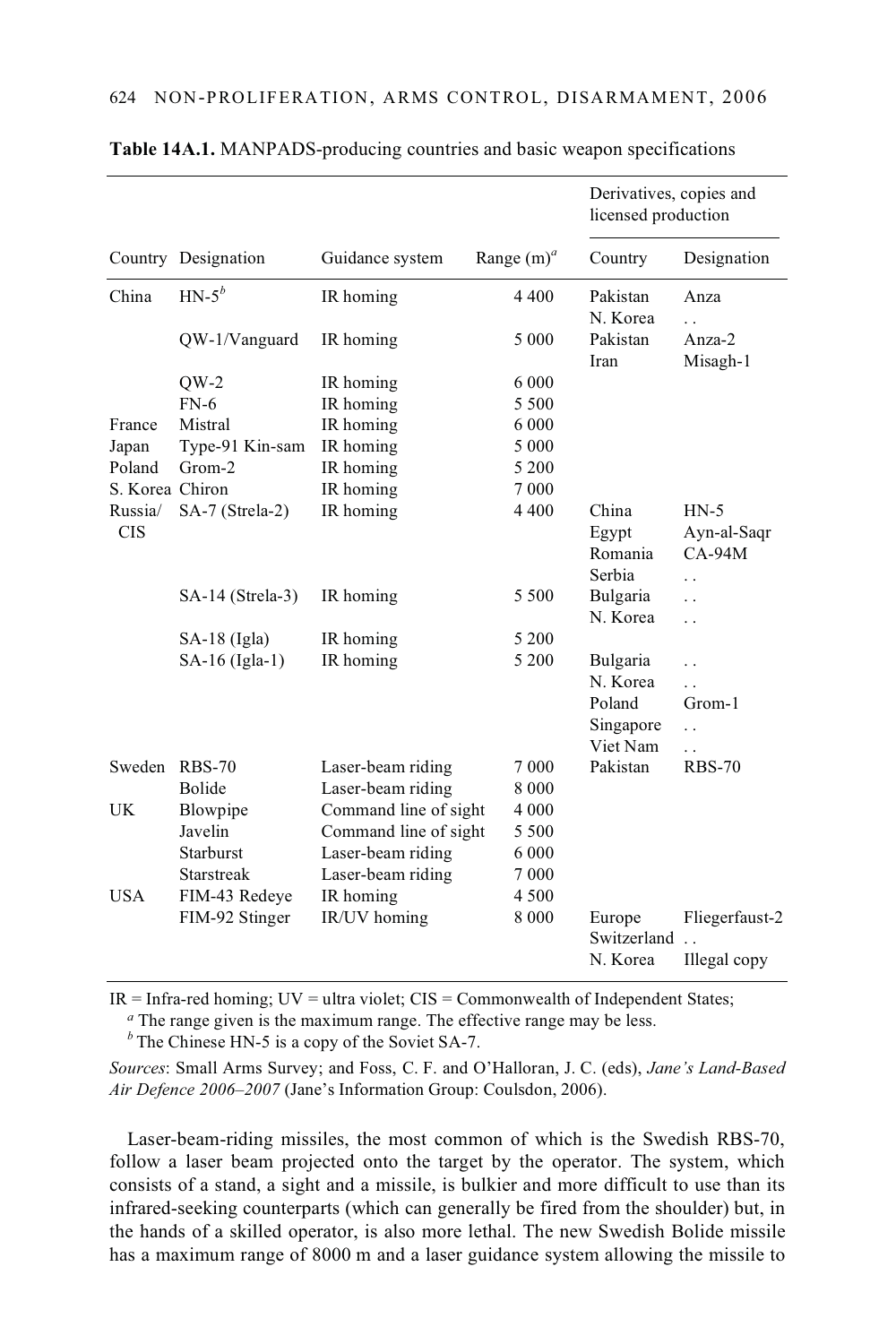be directed towards the most vulnerable part of an aircraft, increasing the probability of destroying the target to over 90 per cent in head-on engagements.3 The RBS-70 is also impervious to aircraft-mounted anti-missile systems, making it a particularly worrisome threat in the hands of terrorists and insurgents. As of 2006, at least 20 countries have produced or imported laser-beam riding missiles, the vast majority of which are RBS-70 systems.4 CLOS systems use radio-controlled missiles. The United Kingdom produced the only CLOS systems—the Javelin and the Blowpipe neither of which is still in production.<sup>5</sup> In total, an estimated 1 million missiles for MANPADS have been produced, and it is estimated that 500 000–750 000 remain in the global inventory.6

## II. Threats

#### **Acquisition of MANPADS by non-state actors**

Since the early 1970s terrorist and insurgent groups have acquired MANPADS from a variety of sources, including state sponsors, private arms dealers, poorly secured weapon depots, and other terrorists and insurgents. These missiles have been used to shoot down hundreds of military aircraft and dozens of civil aircraft.

While data on the acquisition of MANPADS by terrorists and insurgents are patchy, open-source literature suggests that, historically, transfers from governments to non-state actors have been a major, if not the largest, source of MANPADS for these groups. The Soviet Union provided its first-generation SA-7 missiles to North Viet Nam, who used them against US and South Vietnamese aircraft during the 1959–75 Viet-Nam War. In Afghanistan in the 1980s the USA shipped hundreds of US Stingers, British Blowpipes and even the Soviet Union's own SA series (which the Central Intelligence Agency, CIA, reportedly obtained from a corrupt Polish general)7 to anti-Soviet rebels. By the time Soviet forces left Afghanistan in 1989, the Stinger missiles alone were credited with having downed nearly 270 Soviet planes and helicopters.<sup>8</sup>

Several former Soviet client states have also provided MANPADS to non-state actors. In the 1970s and 1980s, Libyan leader Muammar Qadhafi supplied his missiles to the Popular Front for the Liberation of Palestine (PFLP) and the Provisional Irish Republican Army (IRA). State-sanctioned shipments of MANPADS to non-state actors dropped off precipitously after the cold war, but did not end entirely. In 1998 Eritrea was accused of providing more than 40 SA-series missiles to the Somalian warlord Hussein Aideed, who was sheltering an Eritrean-backed Ethiopian

<sup>3</sup> See Saab Group, 'RBS 70', URL <http://www.saabgroup.com/en/capabilities>.

<sup>4</sup> Foss, C. F. and O'Halloran, J. C. (eds), *Jane's Land-Based Air Defence 2006–2007* (Jane's Information Group: Coulsdon, 2006). 5 Foss and O'Halloran (note 4).

<sup>6</sup> Government Accountability Office (GAO), *Further Improvements Needed in US Efforts to Counter Threat from Man-Portable Air Defense Systems*, GAO-04-519 (GAO: Washington, DC, May 2004), URL <http://www.gao.gov/docdblite/details.php?rptno=GAO-04-519>, p. 10.<br><sup>7</sup> Crile, G., *Charlie Wilson's War* (Grove Press: New York, N.Y., 2003), p. 159.<br><sup>8</sup> Kuperman, A. J., 'The Stinger missile and US intervention in Af

*Quarterly*, vol. 114, no. 2 (summer 1999), pp. 219–63.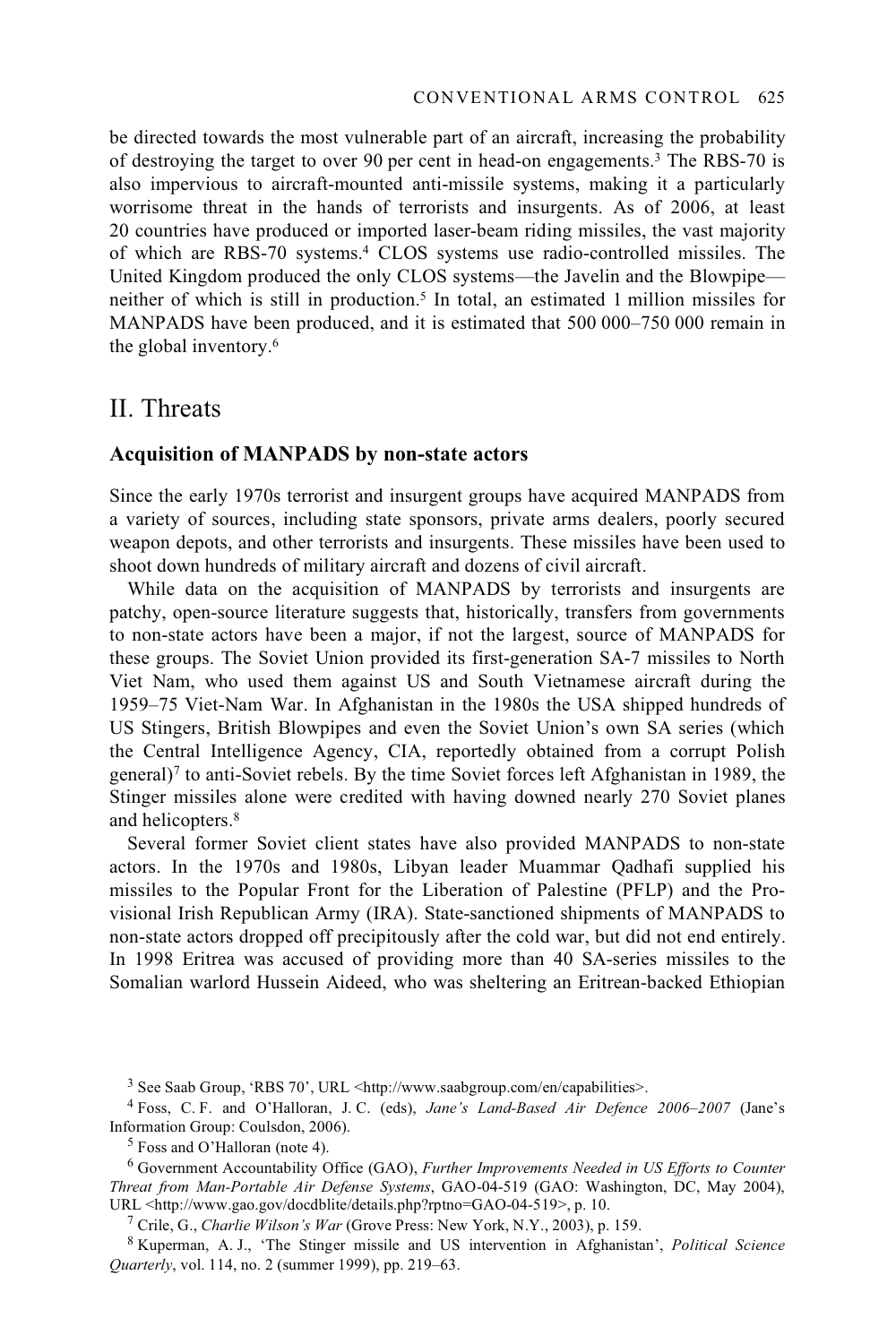#### 626 NON-PROLIFERATION, ARMS CONTROL, DISARMAMENT, 2006

rebel group at the time.<sup>9</sup> More recently, United Nations investigators and Western intelligence officials have accused Iran of providing dozens of MANPADS to the Islamic Courts Union—an umbrella group of Islamic Somali militias—and of conspiring to supply advanced Russian-produced SAM systems to Hezbollah to transform the group 'into a coherent fighting force and a regional strategic arm'.10

The insidious combination of rogue arms brokers and weak national export controls is another cause of the proliferation of MANPADS to non-state actors. In May 2000, arms traffickers with ties to the Russian broker Viktor Bout reportedly delivered SA-series missiles to Liberia, which was under a UN arms embargo at the time. A few years later, UN investigators spotted what appeared to be nine of the missiles in film footage of Liberian rebels.<sup>11</sup> Similarly, arms traffickers working on behalf of an Angolan rebel group attempted to acquire advanced Igla SA missiles from Russia using false end-user certificates. In this case, however, the Russians suspected foul play and ended negotiations before any missiles were transferred.12

Poor stockpile security, battlefield losses, corruption and disorder following regime change also enable terrorists and insurgents to acquire MANPADS. According to Harvard University's Mark Kramer, guerrillas in Russia's restive province of Chechnya acquired Russian MANPADS from 'unguarded warehouses in southern Russia, from stockpiles captured during ambushes . . . from criminal gangs, and from Russian troops who sold them at a discount'.13 The greatest threat to counter-MANPADS efforts, however, is the sudden collapse of well-armed regimes. In Iraq looters carried off many of the estimated 5000 MANPADS in Iraqi weapon depots after Saddam Hussein's government was overthrown by US troops in March 2003. One year later, US intelligence analysts revised their estimate of black-market MANPADS worldwide to reflect the sudden influx of Iraqi missiles, increasing it threefold to 6000 missiles.14

### **Use of MANPADS by terrorists and other non-state actors**

Terrorists and other non-state actors began plotting MANPADS attacks almost immediately after the weapon was initially deployed in the late 1960s. In 1973 the first attack by non-state actors on a commercial airliner, which was reportedly organized by the PFLP and involved Libyan missiles, was narrowly averted when Italian authorities raided an apartment near Rome's Fiumicino airport. On the balcony,

9 UN Security Council, Report of the Panel of Experts on Somalia pursuant to Security Council Resolution 1474, UN document S/2003/1035, 4 Nov. 2003. Most official UN documents are available at URL  $\lt$ http://documents.un.org/>.

<sup>10</sup> Hughes, R., 'Iran answers Hizbullah call for SAM systems', *Jane's Defense Weekly*, 9 Aug. 2006, URL <http://www.janes.com/defence/news/jdw/jdw060807\_1\_n.shtml>; and United Nations Security Council, Report of the Monitoring Group on Somalia pursuant to Security Council Resolution 1676, UN

<sup>11</sup> See UN Security Council, Report of the Panel of Experts pursuant to Security Council Resolution 1343 (2001), UN document S/2001/1015, Oct. 2001, para. 19 on Liberia; and List of individuals subject to the measures imposed by paragraph 4 of Security Council Resolution 1521 (2003) concerning Liberia, updated 1 Aug. 2006, URL <http://www.un.org/sc/committees/1521/tblist.shtml>.

<sup>12</sup> UN Security Council, Report of the Panel of Experts on Violations of Security Council Sanctions Against UNITA. UN document S/2000/203, 28 Feb. 2000.

<sup>13</sup> Kramer, M., 'The perils of counterinsurgency: Russia's war in Chechnya', *International Security*, vol. 29, no. 3 (winter 2004), pp. 5–63. 14 Jehl, D. and Sanger, D. E., 'US expands list of lost missiles', *New York Times*, 6 Nov. 2004.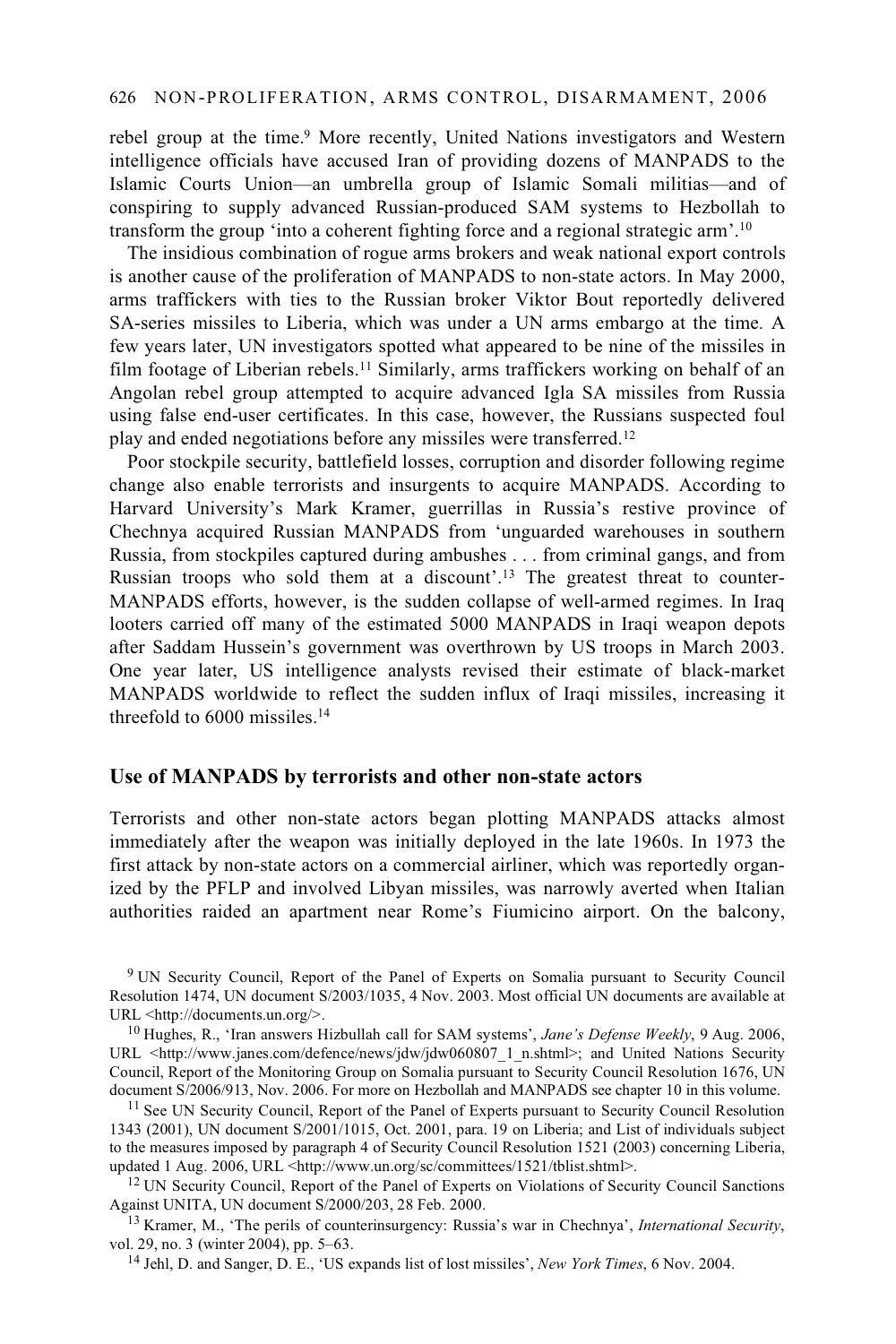police found two SA-7 missiles 'ready to shoot down an [Israeli] El Al plane after take-off'.15 Kenyan authorities foiled a similar plot three years later.16

The first successful MANPADS attack on a commercial airliner occurred in September 1978 when members of the Patriotic Front, a Soviet-backed guerrilla movement fighting the Rhodesian Government, hit a Vickers Viscount turboprop aircraft owned by Air Rhodesia with an SA-7 missile. The plane crashed in rebel-controlled woodland about 65 kilometres from Kariba airport. Thirty-four of the 52 people on board died in the crash, and rebel gunmen killed 15 of the survivors a few hours later. Six months after the crash, Rhodesian rebels shot down another airliner, killing all 59 people on board and demonstrating to the world that the first attack was not a fluke.

Over the next 20 years, civilian aircraft flying over Afghanistan, Angola, Nicaragua, Sudan and other war zones came under fire from missile-wielding terrorists and rebel groups. Several dozen of these missiles found their targets, resulting in 25 downed aircraft and 600 fatalities.17 Most notably, a MANPADS attack in April 1994 killed Rwandan President Juvénal Habyarimana and sparked the ethnic violence that led to the Rwandan genocide.18

## III. Early efforts to control MANPADS

National and, to a lesser extent, international efforts to prevent terrorists from acquiring and using MANPADS date back to the advent of the new weapon. For example, by the 1970s the US Government had established strong export controls on MANPADS and stringent stockpile security requirements. Through diplomatic channels, it also attempted to coax the Soviet Union into exercising greater control over its missiles. The USA had also worked closely with the West German Government to address a potential MANPADS threat to Lufthansa airliners.19 Until recently, however, such international cooperation was fitful, piecemeal, and often superseded by other foreign policy interests.

Early efforts to control MANPADS fell far short of what was needed for several reasons, primarily related to the cold war. The rift between the East and the West prevented the extensive global cooperation required to put pressure on irresponsible governments, dismantle international trafficking networks and establish global norms. The highly charged, zero-sum view of the conflict also resulted in myopic and contradictory foreign policies, a prime example of which was the USA's massive covert aid programme to the mujahedin in Afghanistan after 1979. Even as the USA was denying Jordanian and Saudi requests for Stingers for fear that the missiles would be diverted to terrorists, the CIA distributed hundreds of Stingers to rebel groups. The

15 Schroeder, M., Stohl, R. and Smith, D., *The Small Arms Trade: A Beginner's Guide* (Oneworld

<sup>16</sup> Greenway, H. D. S., 'Israel admits 5 held over a year as terrorists', *Washington Post*, 15 Nov. 1977.

<sup>17</sup> US State Department, 'The MANPADS menace: combating the threat to global aviation from manportable air defense systems', Fact sheet, 20 Sep. 2005, URL <http://www.state.gov/t/pm/rls/fs/ 53558.htm>.<br><sup>18</sup> The origin of the missiles used in the attack is not clear. It is reported that investigators acting on

behalf of French judge Jean-Louis Bruguiere were able to trace the serial numbers of the two SA-16 missiles used to a batch sold to Uganda. See Swain, J., 'Riddle of the Rwandan assassins' trail', *Sunday Times*, 4 Apr. 2004.<br><sup>19</sup> Schroeder, Stohl and Smith (note 15), pp. 65–66.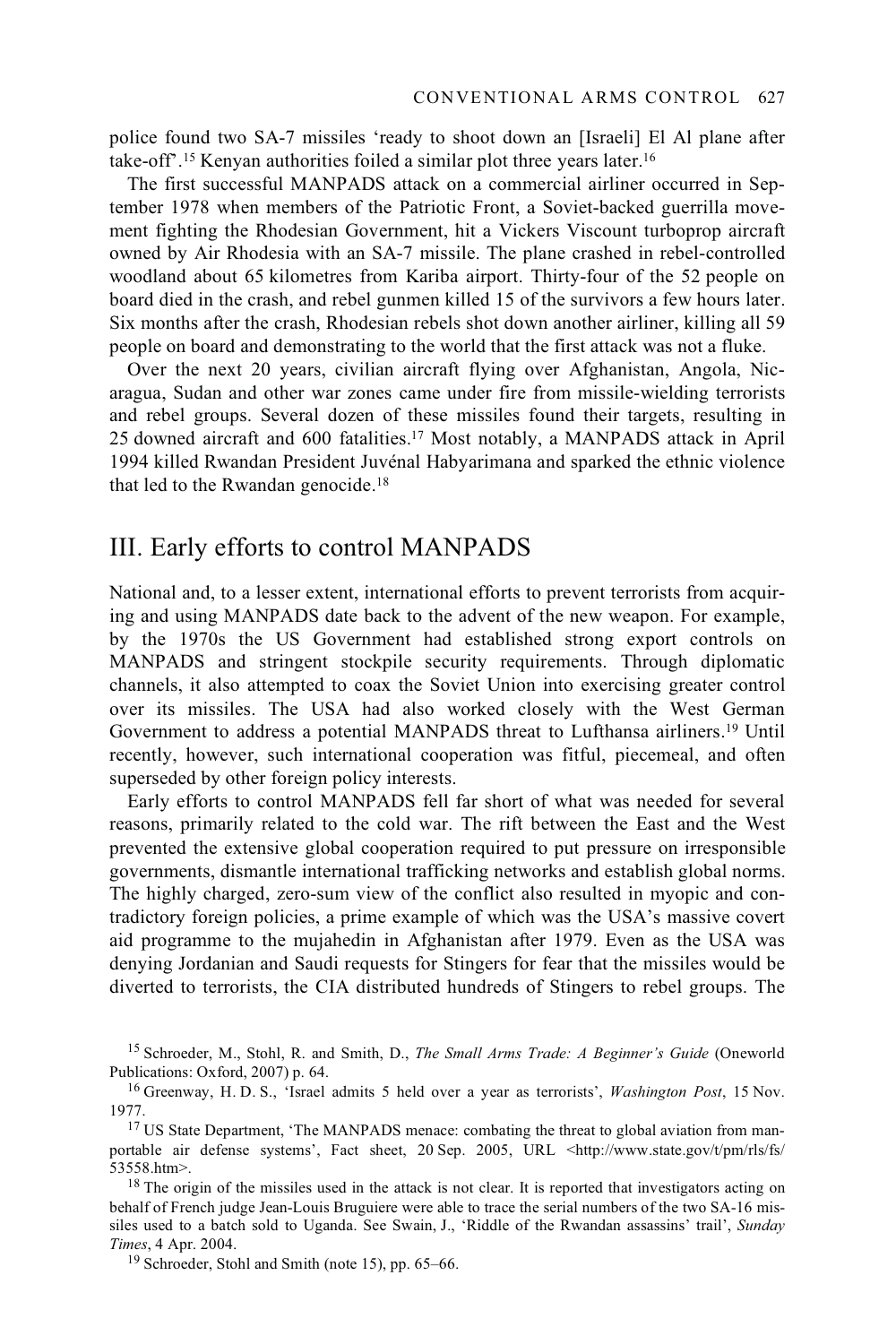CIA exercised little direct control over these groups and, not surprisingly, the missiles spread widely, including to terrorists and state sponsors of terrorism.

It was not until the late 1990s that the first significant multilateral counter-MANPADS efforts got off the ground. Within the European Union (EU), the debate on small arms and light weapons (SALW) led in 1997 to a programme for preventing and combating illicit trafficking in conventional arms, followed by the December 1998 Joint Action on illicit arms trafficking in which MANPADS are treated as a specific element.<sup>20</sup> In the USA, the crash of TWA Flight 800 in July 1996 prompted US President Bill Clinton to establish the Commission on Aviation Security and Terrorism, which as part of its remit explored the threat to commercial aviation posed by MANPADS. The MANPADS threat was a side note in the commission's findings but was enough to prompt the US Department of State to begin negotiating a set of international standards for national controls on MANPADS exports.21

The forum favoured by both the USA and European countries for wider cooperation was the Wassenaar Arrangement (WA), the pre-eminent multilateral export control body for conventional armaments.<sup>22</sup> In December 2000 the WA produced the Elements for Export Controls of MANPADS—the first multilateral agreement on MANPADS.23 This agreement laid out a set of controls and evaluation criteria that, if widely and effectively implemented by WA members (which include over half of the MANPADS-producing states), would help to prevent many of the most blatantly problematic MANPADS exports. The most important of these provisions was the de facto ban on transfers to non-state actors, $24$  which have been a significant source of black market MANPADS. The ban is unprecedented and runs counter to the unyielding US opposition to restrictions on small arms transfers to non-state actors in other forums. Other important provisions include those that require exporters to ensure that recipients seek permission before re-exporting the missiles, promptly notify the exporter if the missiles are lost or stolen, and undertake specific physical security and stockpile management practices (PSSM), including physical inventories of all MANPADS and separate storage of missiles and launchers. The Elements also served as a foundation for the more rigorous, and widely adopted, set of controls pursued by the USA two years later.

Complementing the Elements were several regional and global initiatives aimed at stemming the illicit trade in SALW more generally, the most prominent of which was the UN Small Arms Process. Initiated in the mid-1990s, the process culminated in 2001 with the adoption of the Programme of Action to Prevent, Combat and Eradicate the Illicit Trade in Small Arms and Light Weapons in All its Aspects.25 While not focused on MANPADS per se, the Programme of Action calls for a long list of

<sup>20</sup> European Union, Council Joint Action 1999/34/CFSP, 17 Dec. 1998, URL <http://europa.eu.int/eur-lex/en/archive/>.

<sup>21</sup> Schroeder, Stohl and Smith (note 15), pp. 105–106.

<sup>22</sup> On the Wassenaar Arrangement (WA) and a list of its participants see chapter 15 and the glossary in this volume.<br><sup>23</sup> Wassenaar Arrangement, Elements for export controls of man-portable air defence systems

(MANPADS), Vienna, Dec. 2003, URL <http://www.wassenaar.org/2003Plenary/MANPADS\_2003. htm>. For a description of the negotiations that resulted in the Elements see Schroeder, Stohl and Smith (note 15), pp. 107–108.

 $24$  Section 2.1 of the Elements limits the export of MANPADS to 'foreign governments or to agents authorized by the government'.

<sup>25</sup> United Nations, Programme of Action to Prevent, Combat and Eradicate the Illicit Trade in Small Arms and Light Weapons in All its Aspects, UN document A/CONF.192/15, URL <http://www.http:// disarmament.un.org/cab/poa.html>.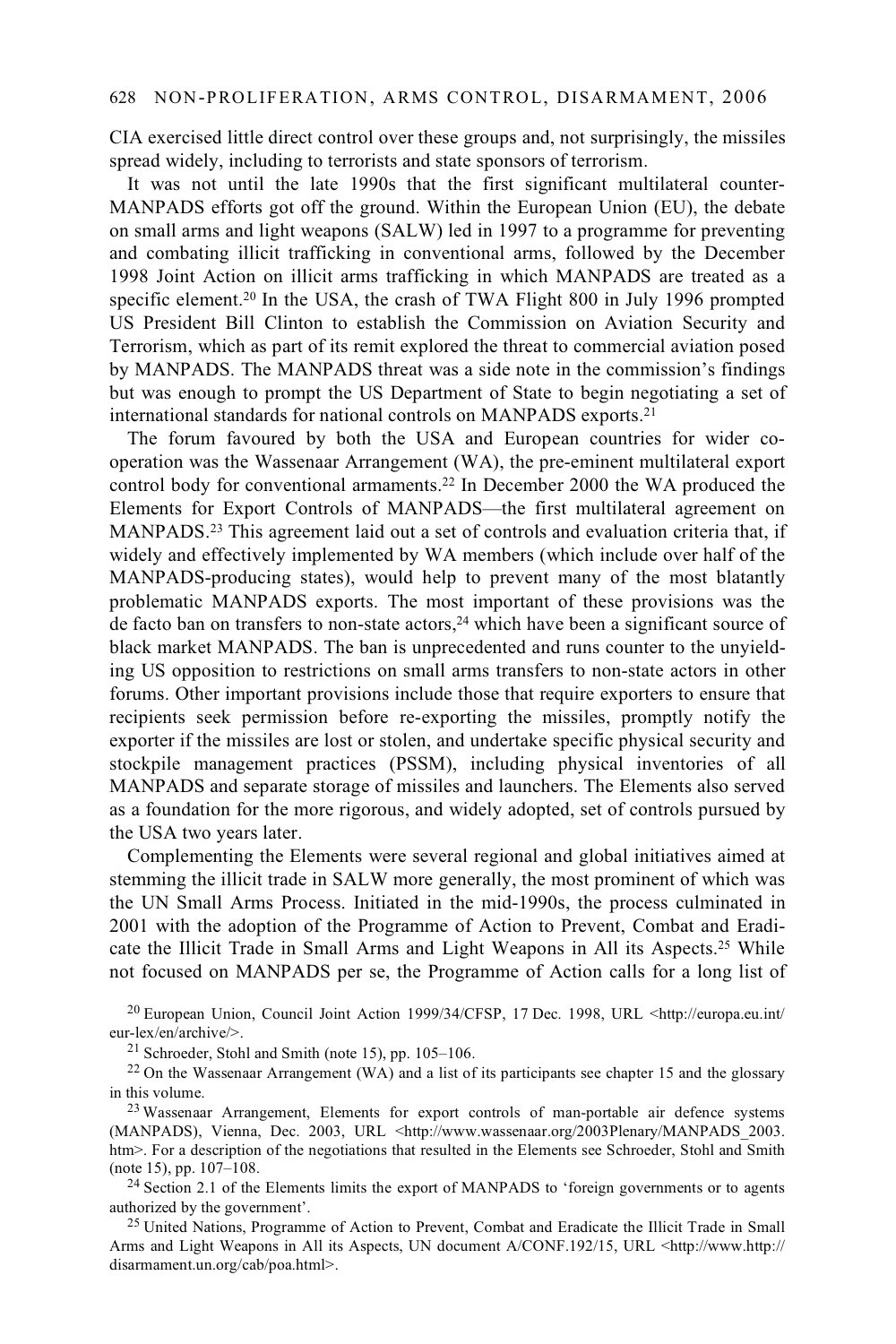measures aimed at strengthening national, regional and international controls on SALW, many of which are applicable to shoulder-fired missiles. The UN Small Arms Process has also increased awareness of the threat posed by illicit arms trafficking and thrust the issue to the top of arms control, non-proliferation and counter-terrorism agendas worldwide.

#### **Turning point: the Mombassa attack of November 2002**

It was not until a pair of 24-year-old SA-7 missiles narrowly missed an Israeli airliner departing from Mombassa airport, Kenya, on 28 November 2002 that policymakers and the media became seriously concerned by the MANPADS threat. The attack marked a turning point in counter-MANPADS efforts.26 In the USA there was a sea change in the emphasis and seriousness of existing inter-agency counter-MANPADS efforts. The attack prompted diplomatic efforts to expand the Elements and extend them to other international forums; the establishment of a multimillion-dollar programme for evaluating anti-missile systems for commercial airliners; and the expansion of foreign assistance programmes designed to secure foreign weapon stockpiles and destroy surplus weaponry. The attack had a similar (if more subdued) effect on the rest of the international community as well.

# IV. Global counter-MANPADS efforts

Efforts to control the proliferation of MANPADS are truly global in scope. Over 100 countries are involved at some level, in ways that range from tacit support for one of the five multilateral agreements to the investment of significant diplomatic, budgetary and technical resources in a variety of initiatives. Israel, Russia, the USA and, more recently, Australia have been the most active states.<sup>27</sup> They have provided technical and financial assistance to other governments, spearheaded negotiations on regional and international agreements, and invested heavily in anti-missile systems for commercial aircraft. Together, these initiatives have significantly reduced the number of surplus and poorly secured MANPADS in national stockpiles and have taken hundreds of stray missiles out of circulation. The benefits from other initiatives are less certain, including the costly anti-missile programmes (see below). It appears that little progress has been made on other promising strategies, including the development and installation of launch control devices.

Below is a brief summary of each of these initiatives along with an assessment of their strengths and shortcomings. In isolation, none of these initiatives is sufficient to counter the MANPADS threat. However, if integrated into a coordinated multinational effort and supplemented with hitherto neglected tools such as launch control devices, these initiatives would provide a formidable layered defence against MANPADS attacks.

<sup>26</sup> Kuhn, D. A., 'Mombassa attack highlights increasing MANPADS threat', *Jane's Intelligence Review*, vol. 15, no. 2 (Feb. 2003), p. 29; UN Security Council (note 9); and Lacey, M., 'Investigation in Kenya: missiles fired at Israeli plane are recovered', *New York Times*, 7 Dec. 2002.

<sup>&</sup>lt;sup>27</sup> In 2005 Australia launched an initiative to raise awareness of the threat, restrict MANPADS production capabilities, strengthen export controls, establish programmes to secure national arsenals and destroy surplus stocks, and improve airport perimeter security. See Downer, A., Australian Foreign Minister, 'Australia's International MANPADS Initiative', Speech at the Millennium Hotel, New York, 18 Jan. 2007, URL <http://www.foreignminister.gov.au/speeches/2007/070118\_manpads.html>.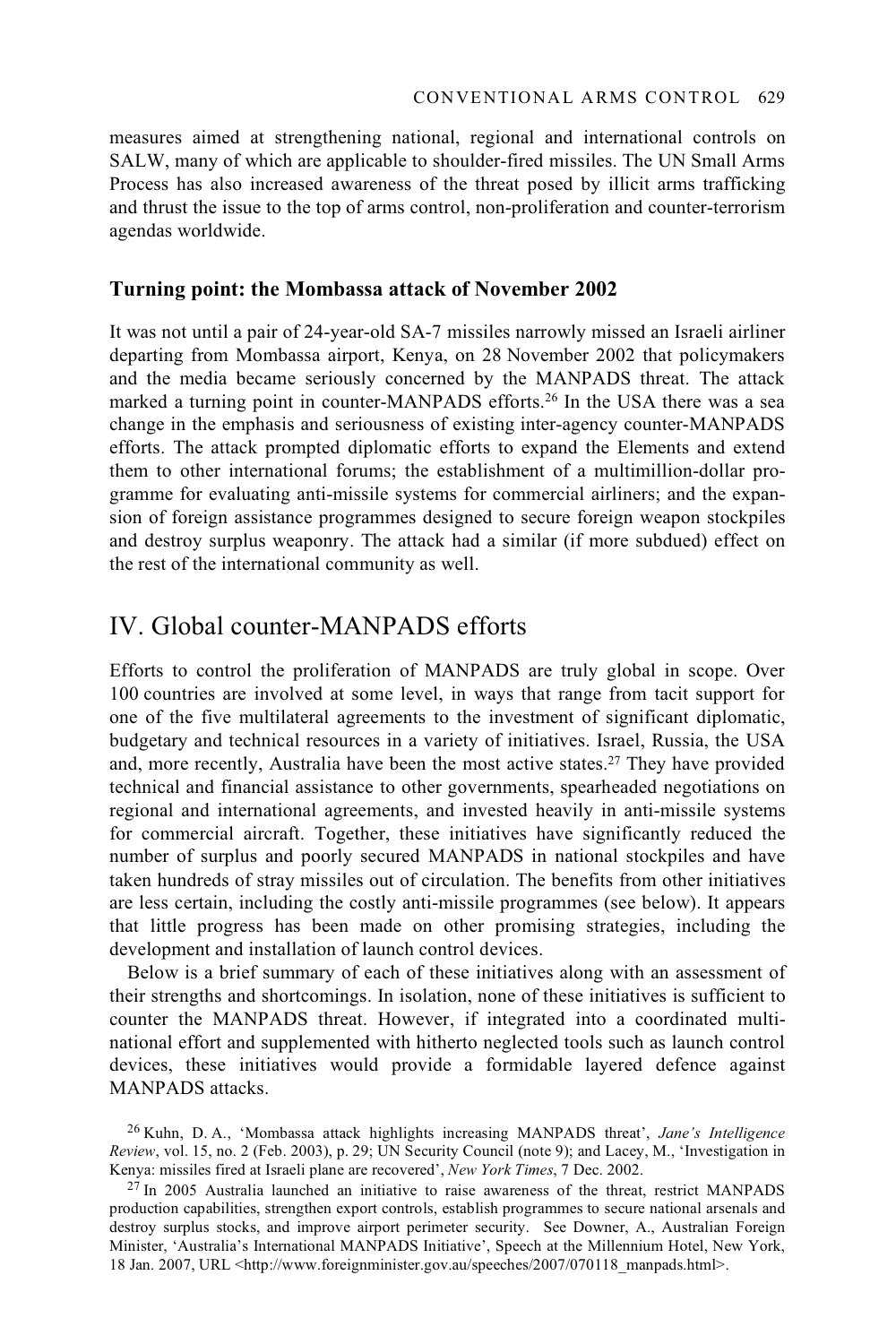#### **Export controls**

Strong, harmonized, properly enforced national export controls are essential for preventing the diversion of weapons to irresponsible or unstable recipients. Unauthorized transfers arranged by globe-trotting arms brokers have resulted in the delivery of hundreds of weapons to rogue governments and rebel groups worldwide. In some cases, the complexity of the transaction and the extensive involvement of corrupt, high-ranking government officials make the diversion difficult to detect and foil.<sup>28</sup> In other cases, however, even minimal safeguards are enough to scuttle an attempted diversion. A good example is the shipment of 3000 Nicaraguan AK-47 assault rifles to Colombian paramilitaries in 2001. The broker who arranged the deal falsely claimed that his client was the Panamanian National Police—a claim that Nicaraguan officials failed to investigate. According to the Organization of American States (OAS) investigators, 'One telephone call [to Panama] could have prevented the entire arms diversion'.29

Since 2002 governments have taken several important steps towards strengthening national export controls on MANPADS, including regional and bilateral agreements aimed at promoting information exchanges on MANPADS transfers,30 the expansion of the UN Register of Conventional Arms to include MANPADS, and, most significantly, the adoption of an expanded version of the Elements.<sup>31</sup> The expanded Elements, which have been adopted by members of the Asia–Pacific Economic Cooperation (APEC) forum, the OAS, the Organization for Security and Co-operation in Europe (OSCE) and the WA build on the original Elements by: (*a*) prohibiting the use of general supply agreements, thereby ensuring that each export request is properly vetted by trained government personnel; (*b*) banning the use of non-governmental brokers, who, as explained above, have diverted hundreds of weapons to embargoed states and non-state actors; (*c*) encouraging the development of technical performance or launch control features, which could limit the utility of lost, stolen or diverted missiles and reduce access to such missiles on the black market; (*d*) expanding the list of specific stockpile security procedures required of importers to include continuous (24-hour) surveillance and two-person entry requirements; (*e*) restricting access to hardware and related classified information to government personnel with proper security clearances and an established need to know; ( *f* ) sharing information on potential recipient governments that fail to satisfy these requirements and on nonstate actors that are attempting to acquire MANPADS; and (*g*) imposing adequate (criminal) penalties for violations of national MANPADS export controls.

Particularly important is the provision calling for producer countries to 'implement technical performance and/or launch control features for newly designed MANPADS

 $28$  E.g. UN Security Council (note 9), pp. 46–9.

<sup>29</sup> Organization of American States, Report of the General Secretariat of the Organization of American States on the Diversion of Nicaraguan Arms to the United Defense Forces of Colombia, 29 Jan.<br>2003, URL <http://www.oas.org/OASpage/NI-COarmas/NI-COEnglish3687.htm>.

 $^{30}$  E.g. the US–Russian arrangement on cooperation in enhancing control of MANPADS, which was signed at Bratislava on 24 Feb. 2005, URL <http://bratislava.usembassy.gov/pas/pr092en.html>; and the Commonwealth of Independent States resolution on measures to control the international transfer of Igla and Strela MANPADS, which was signed at Yalta on 19 Sep. 2003.<br><sup>31</sup> The versions of the Elements adopted by the OAS, the OSCE and APEC differ slightly from the

WA's version and from each other's. E.g. the OAS excluded the provision on launch control features but explicitly called for a ban on transfers to non-state entities. The Elements have also been endorsed by the UN General Assembly and the International Civil Aviation Organization.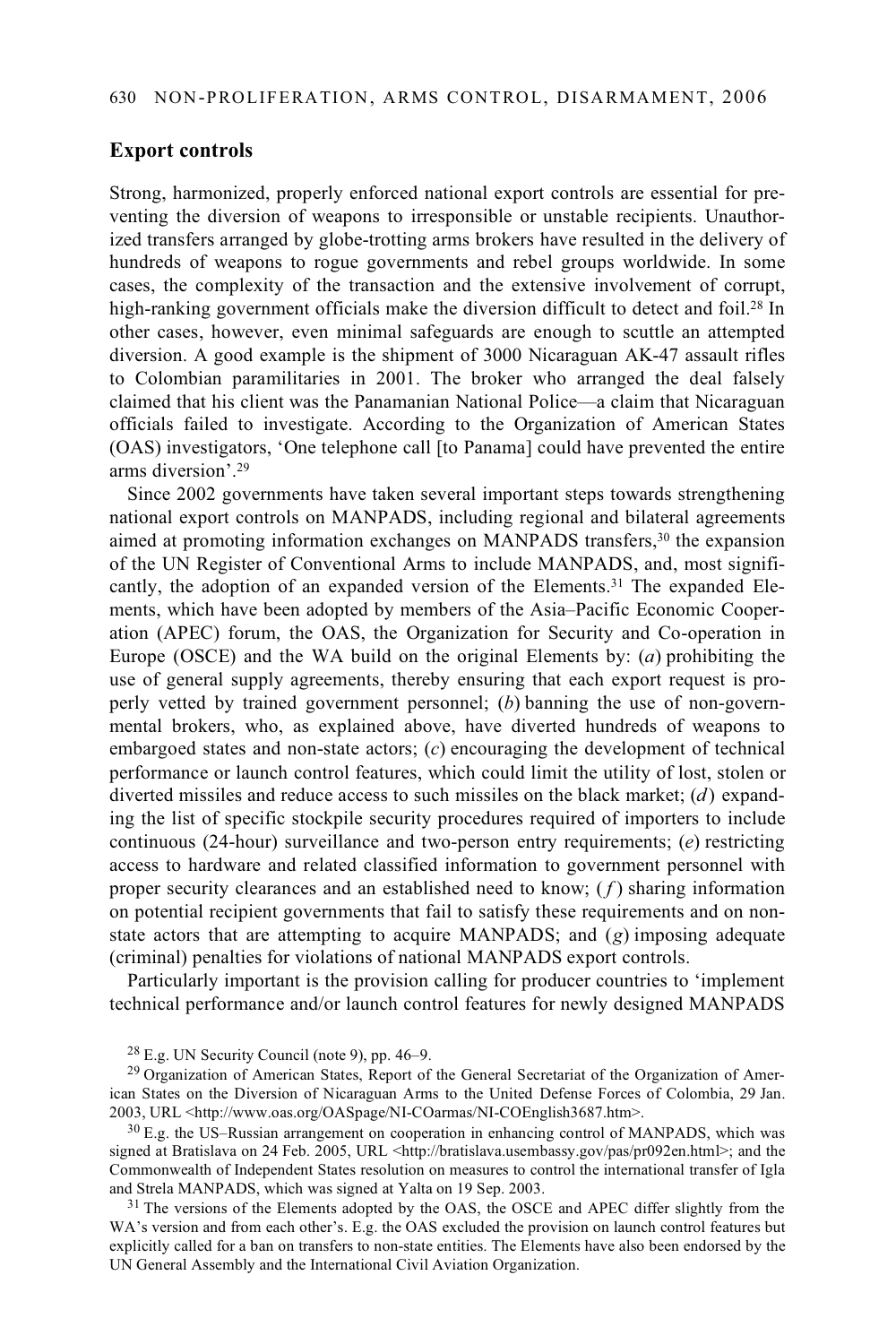as such technologies become available to them'. One such device touted for this role by Robert Sherman, the former director of the Advanced Projects Office at the US Arms Control and Disarmament Agency, is the controllable enabler—a device that requires the entry of a code to activate the missile. The missile could be enabled for any length of time, but after the code expires the missile will be useless until it is reentered.32 Installation of such devices would not only shorten the life of lost, stolen and diverted missiles but would also reduce black market trafficking. Terrorists are unlikely to plan attacks around weapons that may stop working before an attack, and arms traffickers are unlikely to invest tens of thousands of dollars in merchandise that may be useless a week later. Yet, despite their potential as tools for limiting proliferation, these features remain drawing-board concepts.

Several states have taken steps to implement the Elements. In 2004 South Korea 'put in place systematic control mechanisms for the international transactions of MANPADS prior to the adoption of the APEC guidelines', and New Zealand is 'looking to enhance existing end-user controls for MANPADS'.33 Other governments have made changes to their export controls that go beyond what the Elements explicitly require. Russia recently started including provisions in its contracts for Igla missiles that give Russian inspectors the right to conduct physical inventories of exported missiles.34 US end-use monitoring of Stingers is even more rigorous. While Russia simply reserves the right to inspect exported missiles, US regulations require annual inspections, and in 2003 the US Department of Defense (DOD) raised the percentage of exported Stinger missiles that its officials must annually inspect from 5 per cent to 100 per cent, meaning every exported missile must be inspected every year by a US team.35

In addition to their norm-building value, these agreements provide formal and informal opportunities for exchanging information, sharing best practices, and education and training. The OSCE has hosted a number of workshops, seminars and special meetings, during which the control of small arms—including MANPADS was discussed.<sup>36</sup> The same goes for APEC, which has served as a venue for teaching members how to conduct MANPADS vulnerability assessments at airports and how to recognize MANPADS and their component parts.37

While these agreements are critically important, they also have significant limitations. APEC, the OAS, the OSCE and the WA lack the mandate, staffing and resources to systematically monitor and assess implementation, let alone to enforce compliance. However, there are informal mechanisms for self-policing among members of these organizations, such as information exchanges and opportunities to

32 Sherman, R., 'The real terrorist missile threat, and what can be done about it', *FAS Public Interest* 

<sup>33</sup> See Asia–Pacific Economic Cooperation Counter-terrorism Task Force, 'Korea's response to leaders' and ministers' statements', Sep. 2005; and 'New Zealand efforts to respond to APEC leaders' and ministers' Statements', Sep. 2006—both available at URL <http://www.apec.org/apec/documents reports/counter\_terrorism\_task\_force.html>. 34 Interview by the author with a Russian official, May 2005.

 $35$  US Defense Security Cooperation Agency, 'Revised guidance for stinger/man portable air defense systems (MANPADS)', 4 June 2003, URL <http://www.dsca.osd.mil/samm/policy memo.htm>.

 $36$  E.g. Organization for Security and Co-operation in Europe, Technical Experts Workshop on Countering MANPADS Threat to Civil Aviation Security at Airports, 23 Jan. 2004, Vienna, URL<br><http://www.osce.org/item/3126.html>.

37 Asia–Pacific Economic Cooperation Counter-terrorism Task Force, CTTF Chair's Summary Report, 14 Sep. 2005, URL <http:// www.apec.org/apec/documents reports/senior officials meetings/ 2005.html>.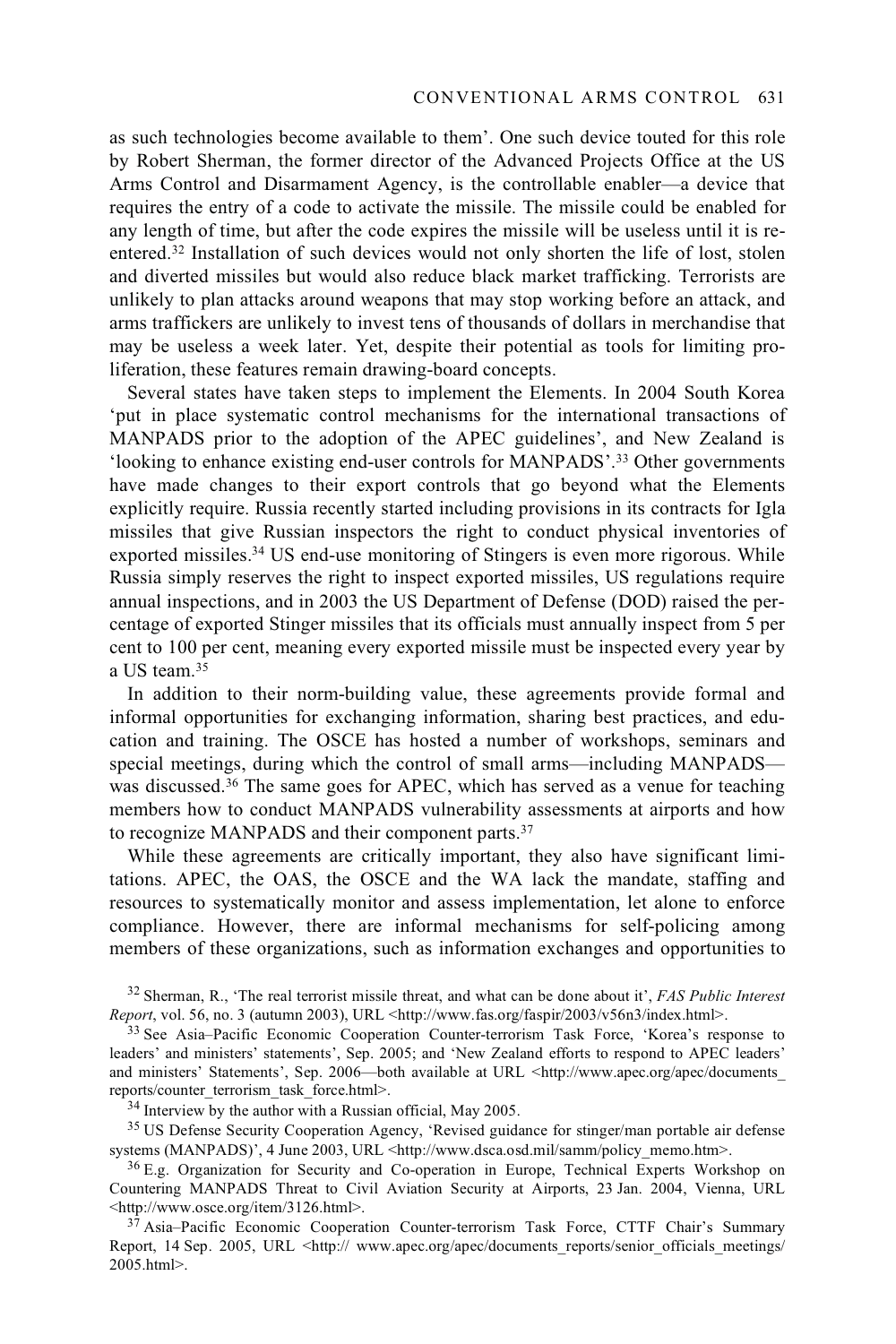'name and shame' delinquent governments, but reports on implementation efforts are often vague or incomplete and the collegial nature of these institutions discourages direct confrontation.

Additionally, several key states—including producers such as Iran, North Korea and Pakistan—are not members of any of the multilateral institutions through which these agreements were negotiated and are therefore not obliged to follow them. At least one of these states (Iran) has allegedly acted against the most important provision of the Elements: the ban on transfers to non-state actors.<sup>38</sup>

#### **Stockpile destruction**

Since 2002, several countries and multilateral institutions have assisted with the process of destroying surplus, seized or obsolete MANPADS. The largest provider of such assistance is the USA, which has funded the destruction of approximately 29 000 missiles in 18 countries,39 including 1300 as part of North Atlantic Treaty Organization (NATO) destruction programmes in Kazakhstan and Ukraine.40

The circumstances surrounding individual destruction projects vary significantly. In some cases, the missiles are part of massive, ageing, cold war-era government stockpiles intended for use against an enemy that no longer exists. Stockpiles in Nicaragua and Ukraine are good examples. Before the US-funded destruction programme began in 2003, Nicaragua had 2000 first- and second-generation Soviet missiles and no potential adversaries with more than a handful of functioning attack aircraft. Similarly, Ukraine, which served as the main Soviet military supply depot for the Western theatre, was saddled with over 2 million tonnes of surplus weapons including thousands of MANPADS—after the cold war ended.41 The Ukrainian missiles were destroyed as part of a 12-year, \$27 million NATO programme to pare down the massive stockpiles, which have leaked into the black market and sparked accidental explosions that have killed several people and caused millions of dollars in damage to neighbouring towns.42

At the opposite end of the spectrum are the small caches of missiles in countries such as Bolivia and Liberia. Some of these missiles, like Bolivia's Chinese-made HN-5, are the remnants of legitimate but outdated and deteriorating national air defence systems. Others are the ill-gotten gains of rebel groups and embargoed governments, such as the regime of previous Liberian President Charles Taylor. In the case of Bolivia, US intelligence operatives worked closely with Bolivian officials to surreptitiously transport the  $28$  or so missiles to the USA, $43$  where they were dis-

38 On supplies of arms by states to rebel groups, see chapter 10 in this volume.

<sup>39</sup> This number includes 8000 missiles that, as of Mar. 2007, had not been destroyed but that the US State Department had received 'commitments' to destroy. Schroeder, M., 'Bush gets it right on small arms threat reduction', FAS Strategic Security Blog, 5 Feb. 2007, URL <http://www.fas.org/blog/ssp/ 2007/02/bush gets it right on small ar.php>.

<sup>40</sup> NATO Partnership for Peace Trust Fund, 'Status of trust fund projects', 9 Nov. 2006.

41 Polyakov, L., *Aging Stocks of Ammunition and SALW in Ukraine: Risks and Challenges*, Paper 41 (Bonn International Center for Conversion: Bonn, 2005), URL <http://www.bicc.de/publications/papers/ paper41/content.php>. 42 US Department of State, 'Milestone reached in NATO Partnership for Peace arms destruction

project in Ukraine', 21 Sep. 2006, URL <http://www.state.gov/r/pa/prs/ps/2006/72935.htm>; Polyakov (note 41). 43 The number of missiles is a subject of debate. Estimates range from 19 to 38.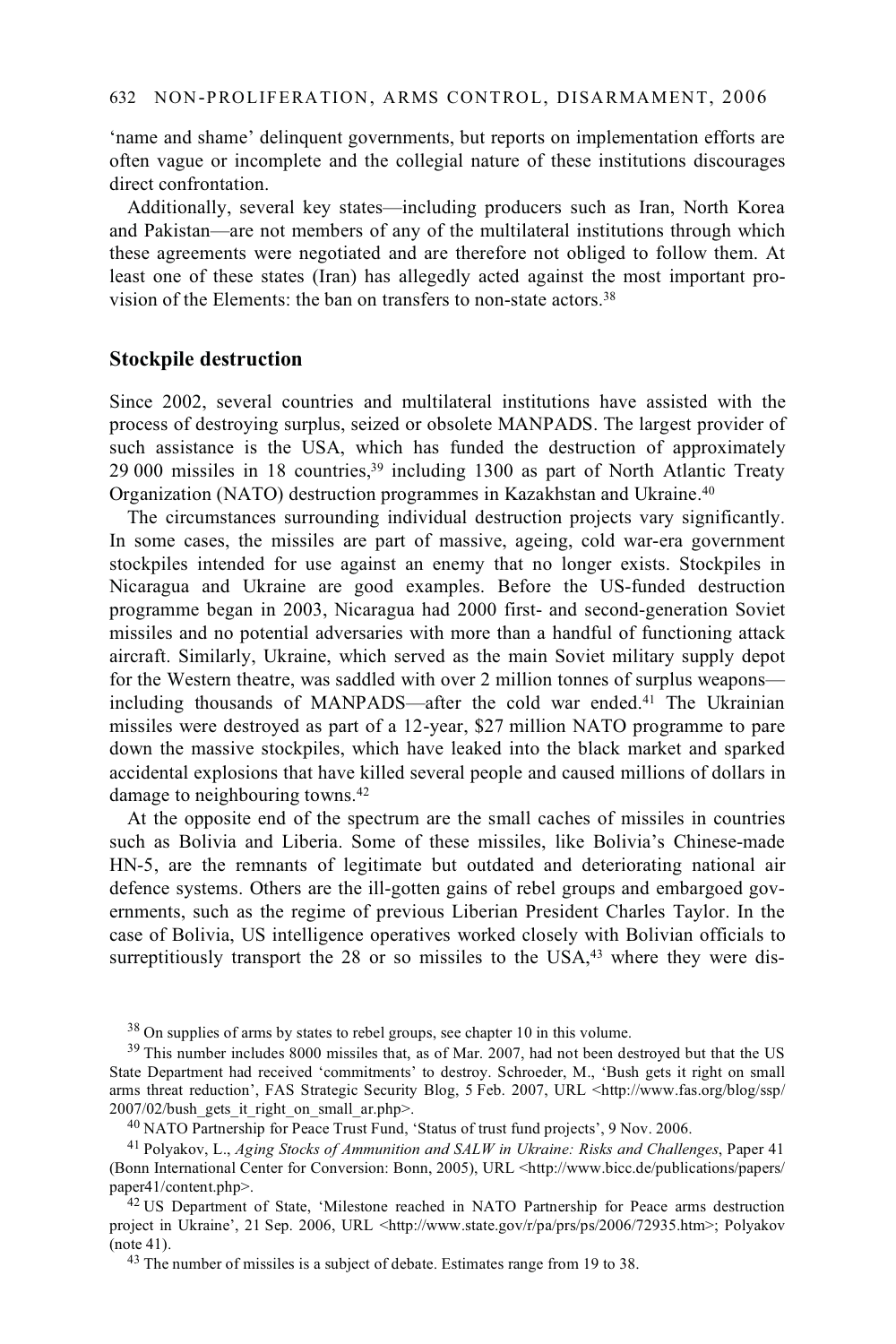mantled and the pieces returned to Bolivia.44 In Liberia, US officials sent to assist with the destruction of vast quantities of weapons left over from its civil war discovered 38 SA series missiles in Charles Taylor's presidential compound, which were described by one US official as 'the least secured MANPADS I had ever seen'.45 The next day, they found four additional missiles in an unguarded shed on the private property of a high-ranking member of Taylor's government.

Destruction assistance programmes are straightforward, comparatively inexpensive and effective: a missile that is dismantled will never fall into terrorist hands. Particularly noteworthy is the US Department of State's SALW destruction programme. In just five years and with a total budget of less than \$50 million, the programme has significantly reducing the pool of MANPADS and other small arms that are vulnerable to theft, loss and diversion by facilitating the destruction of nearly 1 million small arms, including 29 000 surplus and unsecured missiles.<sup>46</sup>

There are, however, inherent limitations to these programmes and it is not clear how many of the remaining stray and unsecured missiles are accessible to destruction teams. Many governments are hesitant to give up their MANPADS, which they view as a critical component of their air defence systems or (when sold) as a source of hard currency. Other governments are leery of the destruction process, which they fear will turn into a 'blatant intelligence-gathering exercise' by the donor state.47 Poor relations between donor states and potential recipients also preclude the establishment (or completion) of destruction programmes. US law prohibits Iran, North Korea and Syria—all producers or importers of MANPADS—from receiving US foreign aid, including stockpile security and destruction assistance.<sup>48</sup> In other cases, unrelated political disputes delay or derail potential programmes. Decades-old hostility between the USA and the Sandinistas, for example, brought a promising US-funded programme to destroy Nicaragua's MANPADS to a grinding halt in late 2004 when the Sandinista-controlled National Assembly passed a law allowing it to block the destruction of the military's weapons.49 The destruction programme has been frozen ever since.

Finally, destruction programmes are not mandated, and indeed are unable, to deal with the problem of missiles already in the hands of terrorists, insurgent groups or other non-state actors (except in the special case of disarmament, demobilization and reintegration, DDR, programmes after conflict). The threat from these missiles, which, according to some US intelligence analysts number around 6000, must be addressed in other ways.<sup>50</sup>

For these reasons, destruction programmes are a necessary but, in themselves, insufficient component of any successful counter-MANPADS strategy.

44 The cooperation of the Bolivian officials was not sanctioned by the Bolivian Government, however. New Bolivian President Evo Morales pledged to evict US military advisers from Bolivia and

 $45$  Schroeder, Stohl and Smith (note 15), p. 124.

46 Schroeder (note 39).

47 Interview by the author with US State Department official, Nov. 2006.

48 Section 620A of the Foreign Assistance Act of 1961 prohibits the provision of foreign aid to countries that the Secretary of State has determined 'has repeatedly provided support for acts of international terrorism'. Cuba, Iran, North Korea, Sudan and Syria are on the State Department's list of 'state sponsors of terrorism'.<br><sup>49</sup> Dellios, H., 'Sandinista election victories worry US', *Chicago Tribune*, 21 Nov. 2004.<br><sup>50</sup> Jehl, D. and Sanger, D., 'The reach of war: weapons; US expands list of lost missiles', *New York* 

*Times*, 6 Nov. 2004.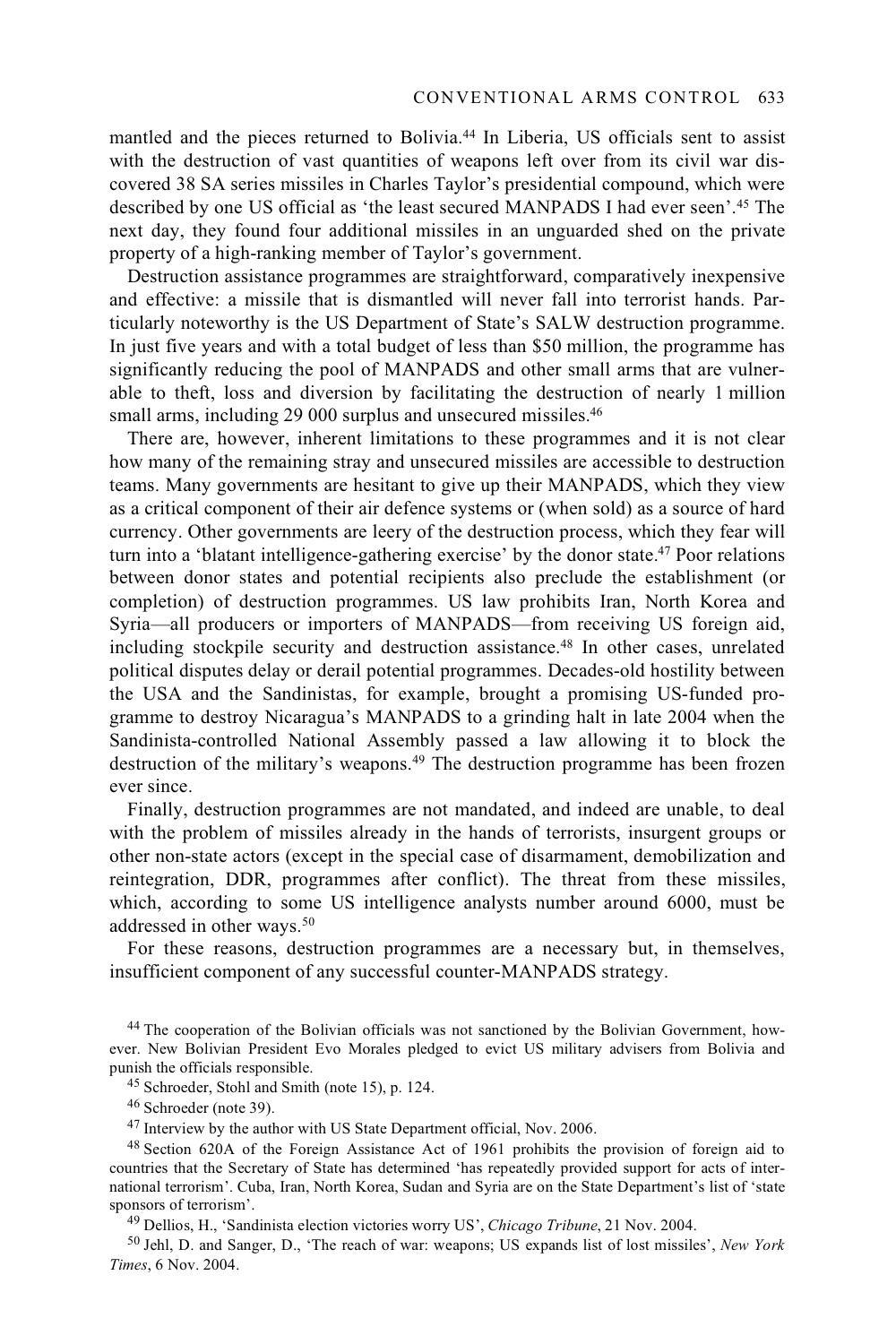#### **Physical security and stockpile management practices**

Effective stockpile security and management is the *sine qua non* of non-proliferation strategies and therefore a vital component of global counter-MANPADS efforts. Recently, the OSCE compiled the first multilateral best practice guide on stockpile management and security procedures for MANPADS.<sup>51</sup> This groundbreaking document provides, in great detail, best practice guidance on physical security, access control, handling and transport, and inventory management and accounting control prcedures for MANPADS. The document advises that MANPADS should be banded and sealed in their original containers and chained together in clusters weighing no less than 225 kilograms (so they cannot be easily carried away), and the containers kept in concrete ammunition storehouses equipped with intrusion detection devices, tamper-resistant locks and high-security doors. The storehouses should be surrounded by two sets—outer and inner—of fencing and be continuously monitored, ideally by armed guards via closed-circuit television. All vehicles entering and leaving the storage facility should be subject to inspection. Missiles and launchers should be stored separately and brought together only for training, lot testing or in the event of hostilities. Access to the missiles should be denied to everyone except authorized personnel operating in groups of two or more, and each entry to the storage area should be recorded. Physical inventories should be conducted at least once a month at the unit level and less frequently (but regularly) at the installation and depot levels.

Too often, however, procedures at the national level fall far short of these 'best practices'. In extreme cases, such as in Liberia under the Taylor regime, safeguards are non-existent. Other governments are more cognizant of the need to protect their MANPADS but also fail to establish adequate safeguards. In one such case the military stacked its MANPADS in the crawl space under a barracks, assuming that any attempt to steal the missiles would be heard by the soldiers in the rooms above.<sup>52</sup> Even militaries with comparatively rigorous physical security and accounting procedures occasionally fall foul of national and international standards. In 1987 the US General Accounting Office (GAO) documented such problems at ammunition storage sites in West Germany. At one site 'Stinger missiles were stored in lightweight corrugated metal sheds with the word "Stinger" stenciled on the side'.<sup>53</sup>

Since 2002 control advocates have pursued several complementary initiatives aimed at bolstering PSSM practices. At the international level, members of APEC, the OAS, the OSCE and the WA have agreed through the Elements to export eligibility criteria that establish minimum PSSM standards for MANPADS recipients. These standards require each individual exporter to 'take into account . . . the adequacy and effectiveness of the physical security arrangements of the recipient government for the protection of military property, facilities, holdings, and inventories' and to 'satisfy itself' that the recipient is willing and able to securely store, handle, transport, use and dispose of its MANPADS by, among other things: (*a*) conducting monthly physical inventories of all MANPADS; (*b*) accounting by

<sup>51</sup> OSCE Forum for Security Co-operation, 'Annex C: man-portable air defense systems', *Best Practice Guide on National Procedures for Stockpile Management and Security* (OSCE: Vienna, Mar. 2006),

URL  $\lt$ http://www.osce.org/fsc/item\_11\_13550. html>.<br>
<sup>52</sup> 'Interview with David Diaz, Deputy Chief for conventional arms threat reduction at the US<br>
Defense Threat Reduction Agency', *FAS Public Interest Report*, vol. 5

<sup>&</sup>lt;sup>53</sup> US Government Accounting Office, *Army Inventory Management: Inventory and Physical Security Problems Continue* (US Government Printing Office: Washington, DC, Oct. 1987), p. 37.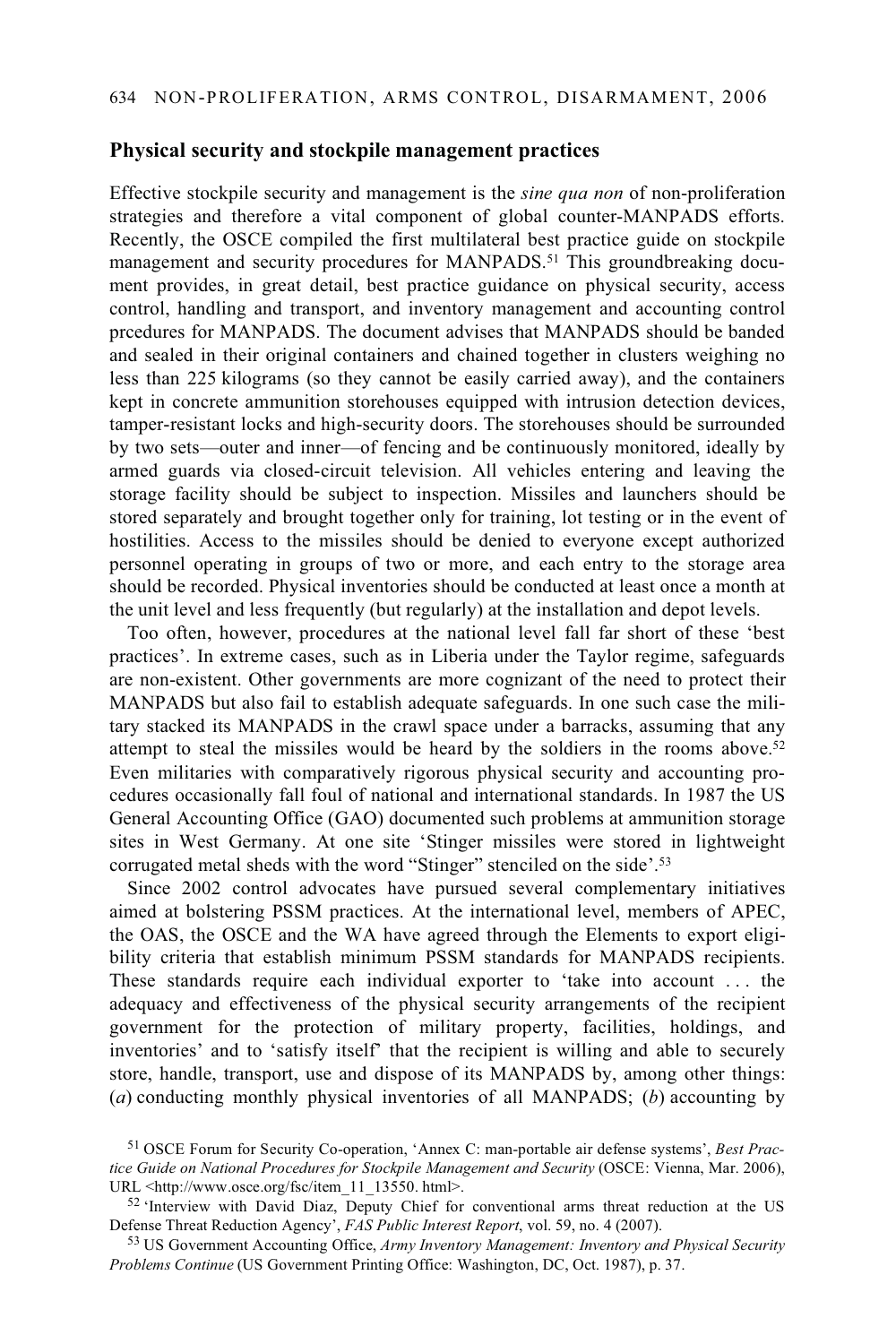serial number for expended or damaged components; (*c*) storing missiles and firing mechanisms in separate locations and transporting them in separate containers; (*d*) providing 24-hour surveillance of MANPADS storage facilities; (*e*) allowing only groups of two or more authorized persons to enter storage sites; (*f* ) bringing together missiles and launchers only for testing, training or use in battle; (*g*) limiting access to hardware and classified information to government and military personnel with proper security clearances; and (*h*) securely disposing of surplus stocks.54 Through their membership in the above-mentioned institutions, nearly 95 countries, including all of the major MANPADS exporters, have agreed to these standards.

Complementing these initiatives are national and multilateral PSSM orientation and assistance programmes. Several countries—including Germany, the Netherlands, Norway, the UK and the USA—provide such assistance, either through bilateral initiatives or under the auspices of multilateral organizations such as NATO and the OSCE. Anecdotal evidence suggests that these programmes have resulted in many improvements to national PSSM practices. According to one US official, the USA's PSSM orientation and assistance programmes have helped to secure 'literally thousands' of MANPADS in every region of the world by helping foreign governments to 'complete 100 per cent inventories, institute regular surveys strengthened with external or senior-level audits, improve external security like fencing and lighting, improve staff training and rehearse security response, and standardize oversight procedures'.55

Other countries have unilaterally improved (or have committed themselves to improving) their PSSM practices since 2002. At the May 2006 meeting of APEC's Counter-terrorism Task Force, Russia pledged to '[optimize its] MANPADS storage facilities' through the installation of 'perimeter and site protection devices' and the introduction of 'strict rules regulating access to MANPADS'.56

However, the secrecy surrounding national PSSM practices and the absence of monitoring and enforcement mechanisms in international agreements precludes definitive conclusions about the extent and impact of these agreements and the improvements they have prompted. As explained above, the multilateral organizations through which the various iterations of the Elements and the OSCE's PSSM best practice guide were negotiated lack the mandate and the resources necessary to compile data on or assess implementation of the PSSM requirements. Some states provide detailed, publicly accessible summaries of their PSSM policies and procedures but they are the exception, and even in these cases it is often difficult, if not impossible, for outsiders to determine how widely and consistently the procedures are followed.

Interviews with knowledgeable government officials suggest that the PSSM practices of many governments fall short of international standards, and that the barriers to universal implementation of them are significant. A lack of political will and a reluctance to expose dysfunctional systems to outsiders hinder efforts to improve PSSM practices in some countries, while other countries are plagued by inadequate physical infrastructures and a lack of resources. Examples of the latter problem

<sup>54</sup> Wassenaar Arrangement (note 23).

<sup>&</sup>lt;sup>55</sup> 'Q & A on shoulder-fired missile stockpile security', FAS Strategic Security Blog, 15 Mar. 2007, URL <http://www.fas.org/blog/ssp/2007/03/q a on shoulderfired missile s.php>.

<sup>&</sup>lt;sup>56</sup> Asia-Pacific Economic Cooperation Counter-terrorism Task Force, 'Counter-terrorism Action Plans: Russia', 26–27 May 2006, URL <http://www.apec.org/apec/documents\_reports/counter\_ terrorism task force.html>.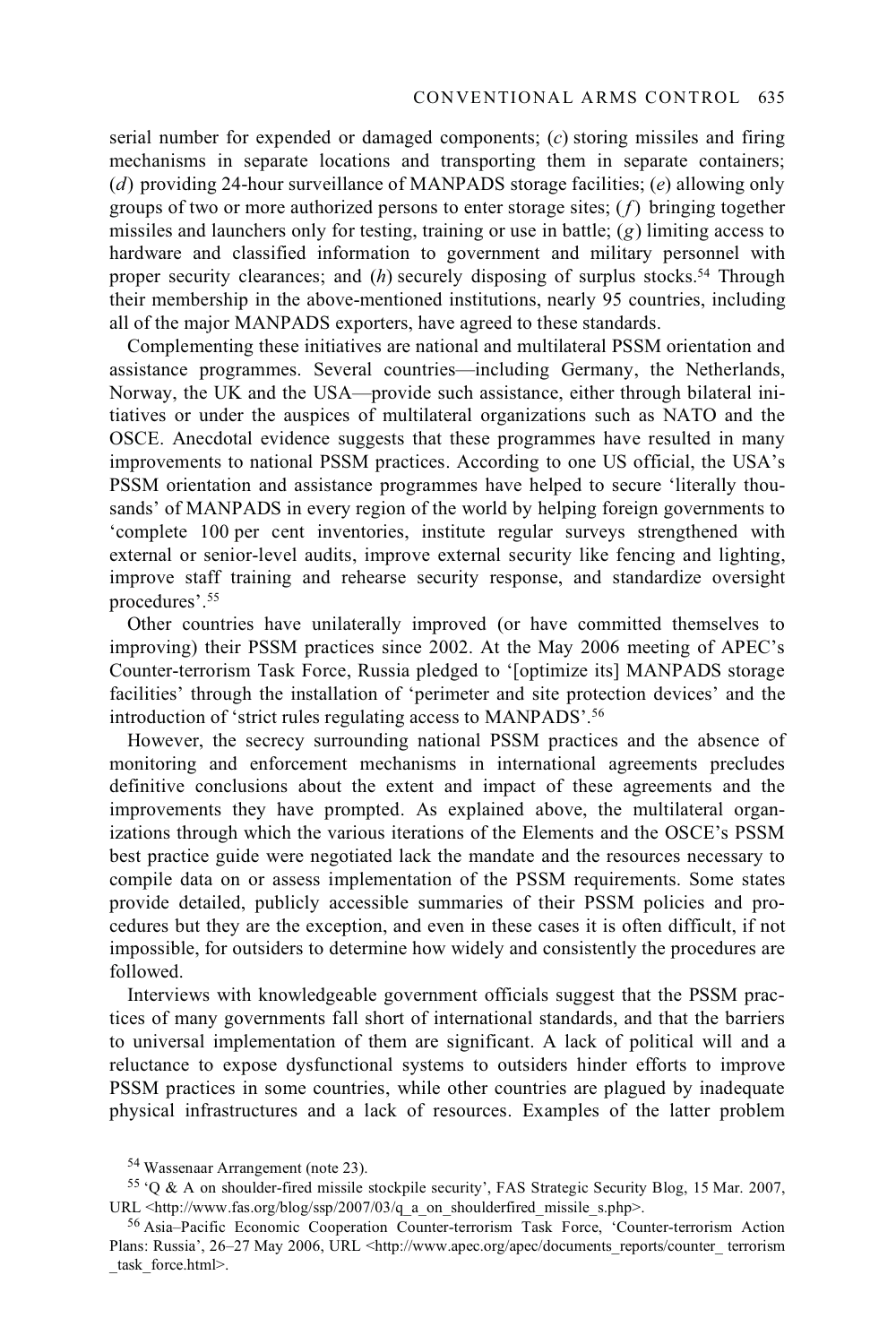#### 636 NON-PROLIFERATION, ARMS CONTROL, DISARMAMENT, 2006

include unreliable electrical grids, which preclude the establishment of automated export systems and reduce the utility of automatic lighting and alarm systems, and computer shortages, which complicate efforts by officials to monitor PSSM practices at depots in remote locations.57 Foreign assistance programmes can address some of these shortcomings, but not all of them.

Furthermore, even the best systems are far from perfect, as evidenced by problems discovered by investigators at US shoulder-fired missile storage sites. In 1994 the US GAO found 'serious discrepancies in the quantities, locations, and serial numbers' of shoulder-fired missiles, including Stingers. They also found broken alarm systems, missing fencing, inadequate locks on magazines and lax inspections of vehicles leaving storage areas. Three years later the GAO reported that the DOD had made 'progress toward better oversight of handheld missiles', but also that 'weaknesses remained', including inventory discrepancies and violations of DOD physical security requirements.58 For these reasons, strong physical security and stockpile management practices are a necessary but in themselves insufficient component of global counter-MANPADS efforts.

#### **Buy-back programmes**

Historically, MANPADS buy-back programmes have a mixed track record. They are least successful when the targeted missiles are numerous and widely dispersed, and when one or both sides in a regional conflict are threatened by enemy aircraft. The US-led buy-back programme in Afghanistan—Operation Missing in Action Stinger (MIAS)—is a good example. Operation MIAS was launched in 1990 to collect the hundreds of Stinger missiles left in circulation after the campaign to oust the Soviet forces from Afghanistan. Official accounts of the programme are still classified, but information gleaned from media accounts and interviews with former government officials suggests that, as of 1996, as many as 600 of the missiles distributed to the mujahedin had not been recovered.59

Many factors account for this failure, most of which had little to do with the programme itself. The decentralized nature of the Afghan resistance led to the widespread dispersal of missiles, and the need to maintain 'plausible deniability' limited direct US access to the battlefront and affected the ability of the CIA to track the missiles. Even when the CIA was able to locate stray missiles, the Afghan rebels' affinity for the Stinger—which became a status symbol in Afghanistan—and their ongoing struggle against the Afghan Air Force made it difficult to persuade the rebels to hand in the weapons.<sup>60</sup>

In contrast, the US operation to retrieve the missiles provided to Hussein Aideed, Somali National Alliance leader, by Eritrea in 1998 was very successful. In 2003 US operatives recovered 41 of the estimated 43 missiles given to the Somali warlord, $61$ 

<sup>57</sup> Interview by the author with US Government official, Nov. 2006.

<sup>58</sup> General Accounting Office (GAO), 'Vulnerability of sensitive defense material to theft', Sep. 1997, URL <http://www.gao.gov/docdblite/summary.php?rptno=NSIAD-97-175&accno=159446>. 59 Coll, S., *Ghost Wars* (Penguin Books: New York, N.Y., 2005), p. 11. 60 Schroeder, Stohl and Smith (note 15), pp. 91–96.

<sup>&</sup>lt;sup>61</sup> The number of missiles originally provide to Aideed is a subject of debate. Aideed claims that he received only 41 missiles, but other sources claim that he received at least 43 and as many as 45. UN Security Council (note 9), pp. 29–30.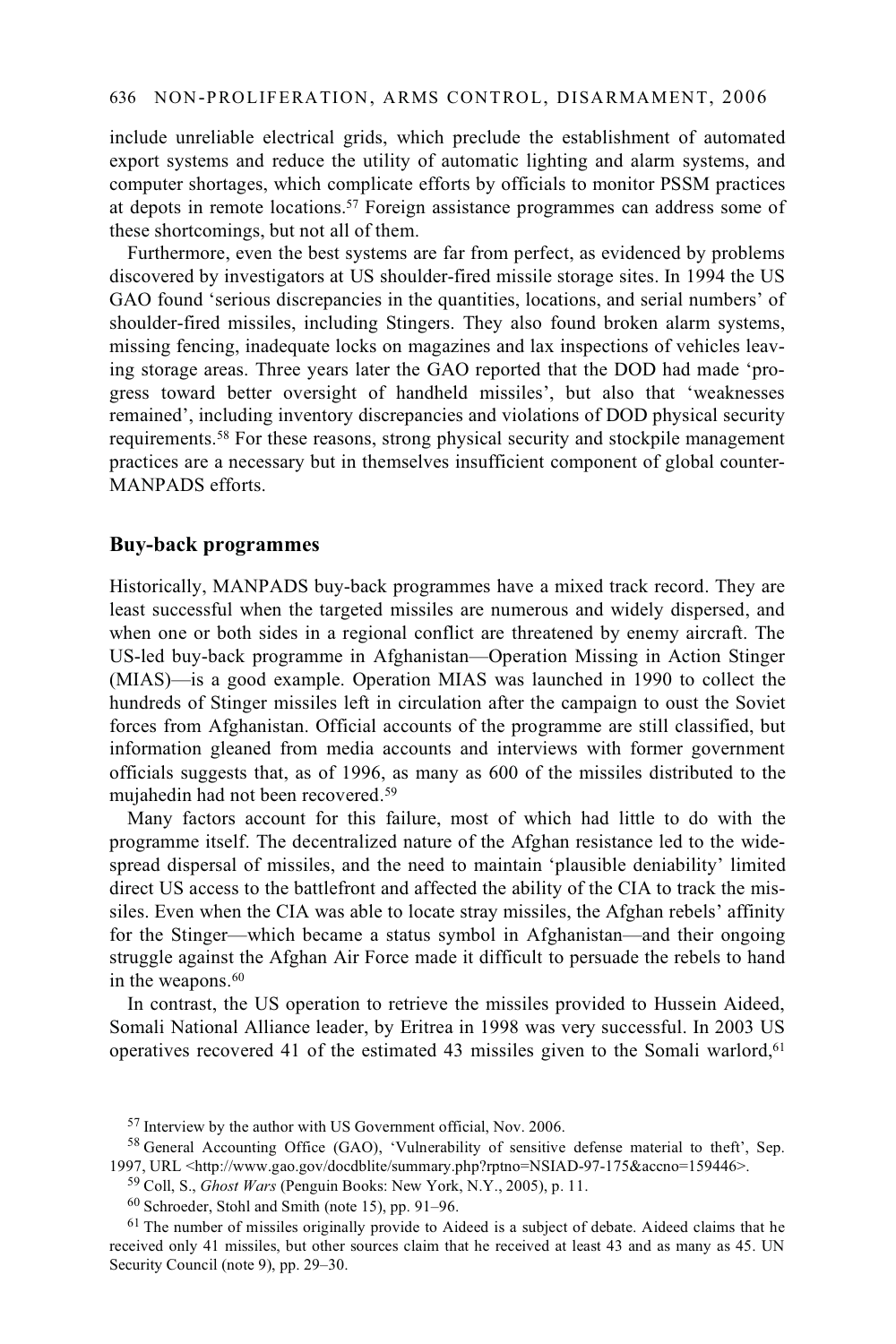who reportedly decided to sell them for  $$500,000$  in cash.<sup>62</sup> In this case, most of the missiles were still in the possession of the original recipient, who was willing to surrender them after signing a truce with the Ethiopian Government in 1999.

Examples of ongoing buy-back efforts include the US programme in Iraq and the Russian programme in Chechnya. Starting in 2003, US troops in Iraq set up collection points throughout Iraq at which they reportedly paid \$250 for each launcher and \$500 for each missile.63 While the total number of MANPADS collected through this programme is classified, media accounts and DOD press releases document the collection of at least 300 missiles. Information on MANPADS collected through Russia's SALW buy-back programme in the Southern Federal District of Russia is also incomplete. According to a Russian government official, the authorities pay up to \$1000 per MANPADS, depending on the condition of the weapon. He could not, however, reveal how many missiles had been collected through this programme.<sup>64</sup>

If history is any guide, many of the same problems that plagued Operation MIAS are hindering the ongoing buy-back programmes in Chechnya and Iraq. As in the Afghan example above, non-state groups in both countries face enemies with active air forces, providing a strong military incentive to hold on to their missiles. In Iraq the missiles are also plentiful and probably widely dispersed. Another potential problem is the low payouts offered in both countries. Insurgents who are aware of the price that similar missiles fetch on the international black market may be holding out (or may have already sold their missiles) for more money.

Yet even in cases where conditions are conducive to collecting MANPADS, buyback programmes should not be the sole strategy for countering the threat from stray missiles. Even the highly successful operation to buy back Eritrea's missiles from Aideed may not have recovered all of them. According to UN investigators, the SA-7 missiles used in the Mombassa attack may have been missiles that Aideed sold on the black market in Mogadishu before receiving the USA's offer.65

#### **Active defence measures: airports and airliners**

Rigorous airport perimeter security can help deprive terrorists of access to the areas that are most conducive to MANPADS attacks. In 2005 each APEC member agreed to conduct one MANPADS vulnerability assessment of at least one of their own airports by the end of 2006.66 To assist governments with their assessments, guidance material for conducting such assessments was drafted by the International Civil Aviation Organization and placed on a secure website. Several countries have already completed at least one assessment, and others, including Canada and the USA, have

62 Carmony, P., 'Transforming globalization and security: Africa and America post-9/11', *Africa* 

<sup>63</sup> US Army, 'Anti-aircraft weapons out of terrorists' hands', Press release, 24 Aug. 2003.

<sup>64</sup> Interview by the author with Russian official, May 2005.

<sup>65</sup> UN Security Council (note 9), p. 29–30.

<sup>&</sup>lt;sup>66</sup> The purpose of the assessment is to 'identify the risk at each airport, and the recommended countermeasures that should be taken to deter a potential attack'. See Asia–Pacific Economic Cooperation (APEC), Joint Statement, 17th APEC Ministerial Meeting, Busan, South Korea (15–16 Nov. 2005), URL  $\text{Khttp://www.apec.org/apec/ministerial statements/annual ministerial/2005}$  17th apec\_ministerial.htm>; and Asia–Pacific Economic Cooperation (APEC), APEC Initiative on Reducing the Threat of MANPADS to Aviation Security, URL <http://www.apec.org/content/apec/documents reports/annual ministerial meetings/2005.html>.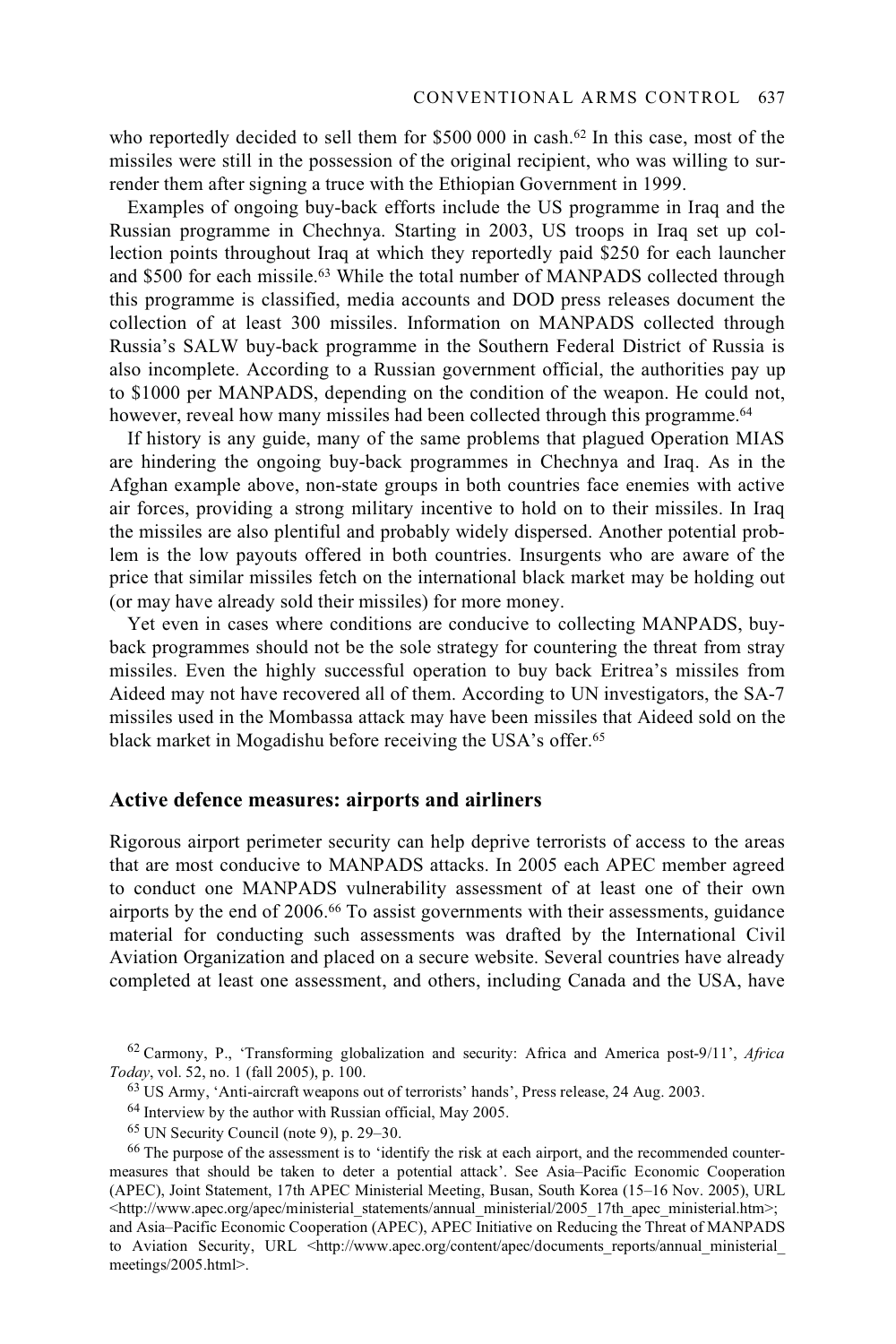assessed multiple airports. The USA has taken the additional step of assessing foreign airports.

Because many MANPADS have a range of 5 kilometres or more, even the best funded and most rigorous perimeter security cannot possibly detect and thwart every attempted MANPADS attack. A 2005 study of arrival and departure patterns at Los Angeles International Airport found that a terrorist armed with an SA-7 could engage aircraft anywhere within a 2250 km2 area surrounding the airport. This area would expand to around 12 000 km<sup>2</sup> if the more advanced SA-18 missile were used.<sup>67</sup> Given the difficulty of patrolling so vast an area, airport perimeter security is not, in itself, a practical or cost-effective counter-MANPADS strategy.

The same is true for anti-missile systems, which, of the various counter-MANPADS strategies pursued since 2002, have attracted the most attention. There are several types of anti-missile system, of which the most widely deployed are plane-mounted infrared countermeasures that use lasers, lamps or flares to deflect heat-seeking missiles away from targeted aircraft. Other systems direct microwaves or high-energy lasers at the missile, shorting its circuitry or destroying it altogether.

Several countries are studying the possibility of deploying anti-missile systems at airports or on airliners. Israel's programme is probably the furthest along. In January 2006 the Israeli Civil Aviation Authority certified the Flight Guard system, which dispenses pyrophoric, or 'dark', flares designed to decoy infrared-seeking missiles, and El Al airlines has reportedly installed the system on several of its aircraft.<sup>68</sup> In 2003 the US Department of Homeland Security (DHS) established the largest such programme—a multi-year evaluation of aircraft-mounted, infrared countermeasure systems that is now in the operational testing phase. Three years later the DHS launched a parallel programme to assess emerging countermeasure technologies, including ground-based lasers and microwaves.<sup>69</sup>

Anti-missile systems are the last line of defence against a MANPADS attack and are therefore a potentially important part of the counter-MANPADS efforts at the global level. However, cost, logistical demands, export control issues and other challenges may prevent the widespread deployment of these systems, particularly in the developing world. In 2006 the DHS estimated that installation of aircraft-mounted laser systems would cost approximately \$1 million by the thousandth installation, and \$365 per flight to operate and maintain. The DHS also reported that, after two years of work on converting the systems from military to civilian use, 'The risk remains moderate to high that the commercial airline's economic business model, which emphasizes high reliability and low cost, would be adversely impacted by the current prototypes.'70

Even if the DHS programme yields anti-missile systems that are relatively affordable and reliable, other counter-MANPADS efforts would still be required. Aircraftmounted systems are ineffective against laser-beam-riding and command-line-of-

<sup>67</sup> Chow, J. et al., *Protecting Commercial Aviation Against the Shoulder-fired Missile Threat* (RAND Corporation: Santa Monica, Calif., 2005), URL <http://www.rand.org/pubs/occasional\_papers/OP106/>, p. 14. 68 Ari, T., 'El Al flares alarm UK union', *Flight International*, 7 Mar. 2006.

<sup>&</sup>lt;sup>69</sup> Other protection measures that have been proposed focus on safeguarding aircraft fuel tanks to minimize damage in the event of a missile strike. Such measures include: strengthening fuselages; 'honeycombing' fuel tanks; and replacing space in the fuel tank with an inert gas as fuel is used up. Altering aircraft take-off and landing paths can also limit the area around an airport from which a MANPADS attack can be launched. 70 Kirby, M., 'DHS says more counter-MANPADS work needed', *Flight International*, 8 Aug. 2006.